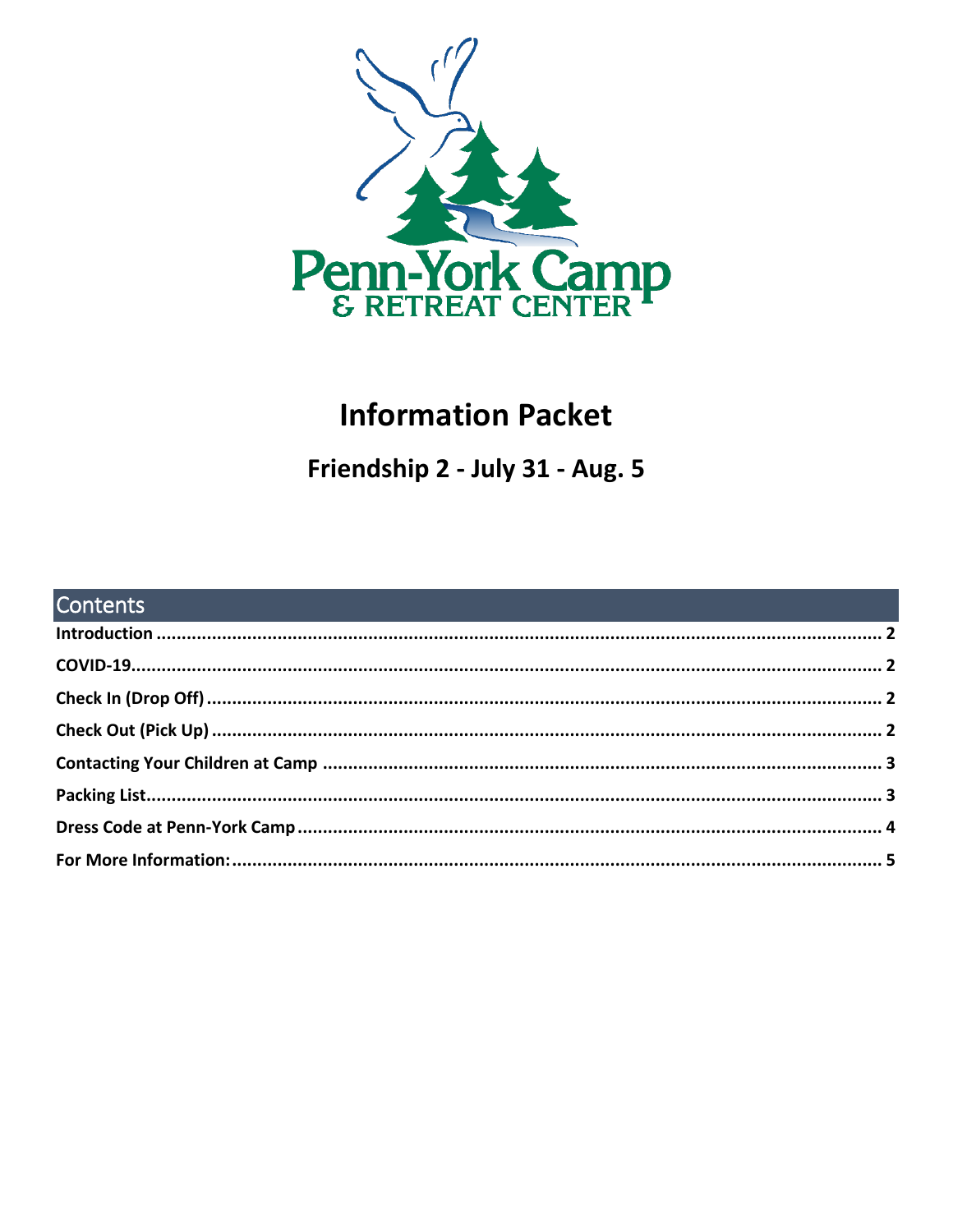### <span id="page-1-0"></span>**Introduction**

Greetings from Penn-York Camp,

We are looking forward to a great week of camp. Below you will find some basic information concerning camp here this summer. Please review this information, and if you have any questions, please contact us.

God Bless,

Crissie Office Manager

### <span id="page-1-1"></span>COVID-19

We are intending to proceed with summer camp without any extra COVID-19 restrictions. We will continue to keep the camp cleaned and disinfected to our normal summer camp standards.

If something changes and we need to enact additional measures, we will send out that information to you at the time.

## <span id="page-1-2"></span>Check In (Drop Off)

Check in for **Friendship 2** is on **Sunday, July 31 between 4-5 p.m.** All parents and campers should come to the **Pavilion (Next to the Alpine Center at the top of the hill)** to check their child in for camp.

**The "Medical Form and PYC Program Release Form" should be completed before arrival**. These forms are normally completed with registration or emailed to you right after registration. If you have not received these forms, please contact the PYC office.

# <span id="page-1-3"></span>Check Out (Pick Up)

Check out will begin at **6 p.m. on Friday at the Pavilion.**

Parents are asked to please not be early as it will interrupt scheduled activities. Parents can drive to the checkout location and our staff will walk you through the checkout process, which will include signing a release which will permit our staff to release your child to you. DO NOT go directly to your child's cabin as our staff are not permitted to release your child to you until you have signed the release.

If a person other than a parent/legal guardian will be picking the camper up, or if the camper will need to be picked up before the designated pick up time, then the parent should fill out the **"Pick Up – Release Form**" (located at the end of this info packet) and hand it in when you drop your child off for camp. If unforeseen circumstances make it so that you were not able to turn in the Pick Up – Release Form, call the office and explain the situation.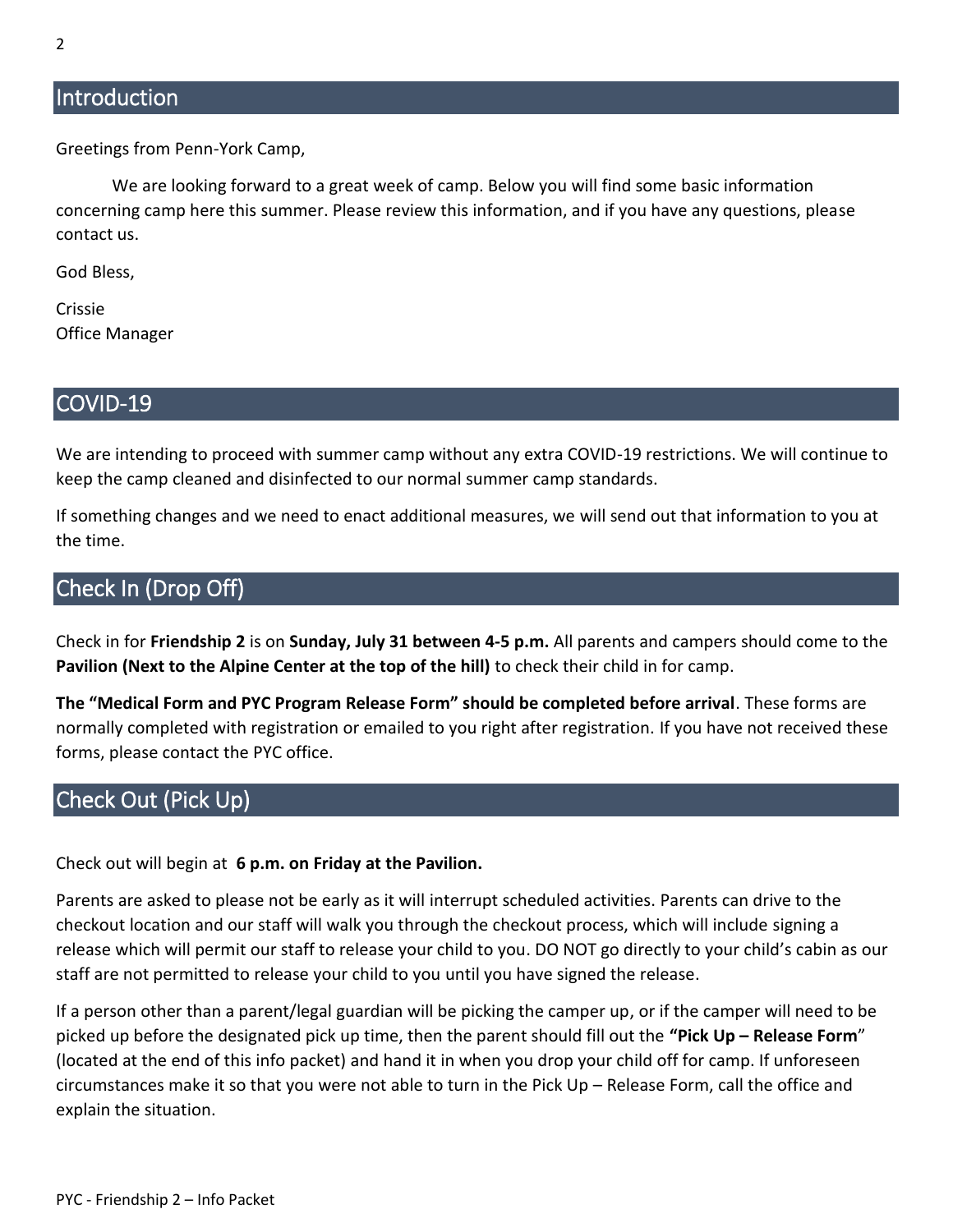### <span id="page-2-0"></span>Contacting Your Children at Camp

Parents are encouraged to write to their children while at Camp. A letter from home is often very encouraging to campers. There are two ways that a parent can do this. The first is by snail mail. If you contact your child by snail mail, we recommend that you send the letter before the week of camp starts, that way your child will be sure to receive the letter during their stay at Camp. To send mail to camp, use the following address.

Penn-York Camp Attn: *Camper's Name* 266 Northern Potter Rd. Ulysses, PA 16948

The second and faster method is to use email. To send your child an email at camp, send the email to [pennyork@pennyork.com](mailto:pennyork@pennyork.com) and put Attn: *Camper's Name* in the subject line. We will then print off the email and give it to your child.

*Please do not try to contact your children by phone.* The reason we ask this is because we have found that a phone call will often make a camper feel homesick. Therefore, we ask that parents do not call our office and ask to talk to their child. We know that this is a lot to ask, but please trust us; your child will have a great time, and we will contact you if there are any issues.

### <span id="page-2-1"></span>Packing List

#### **Packing List:**

- Outdoor Clothing
- Modest Swimsuit and Summer Wear\*
- Sleeping Clothes
- Sleeping Bag (or sheets and blankets)
- Pillow
- Shoes and Sandals
- Soap and Shampoo
- Towel and Washcloth
- Bible
- Personal Items
- Light Jacket
- Water-bottle
- Medications (Will be given to the health officer)

#### **You May Also Want To Bring:**

- Sheets for a single size mattress
- Camera
- Flashlight
- Musical Instrument
- Bug Spray
- Sunscreen

PYC - Friendship 2 – Info Packet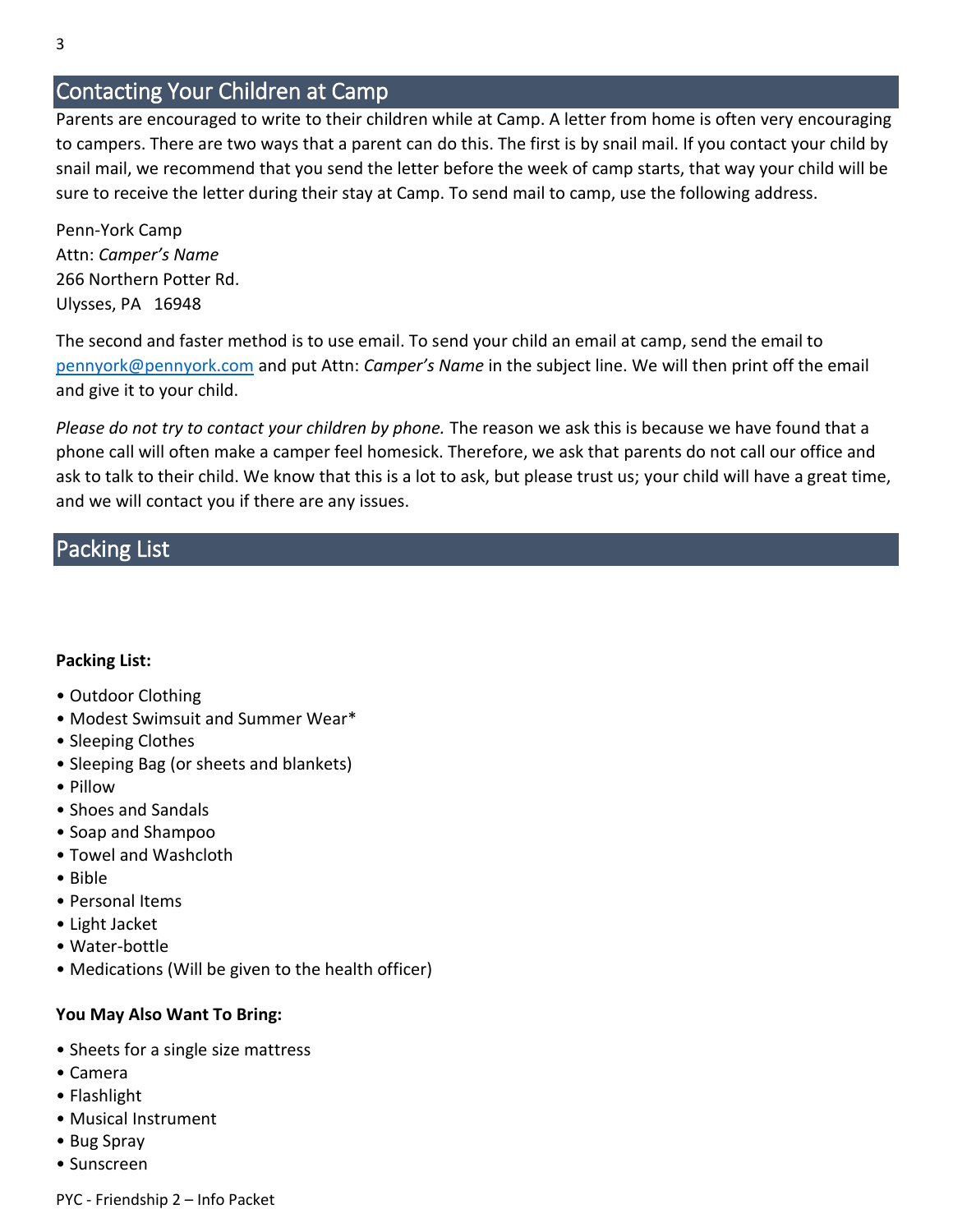- 4
- Hat
- Sunglasses
- Additional Spending Money (All campers start with a \$10 credit towards the camp store.)

#### **Do Not Bring:**

- Any type of electronic storage device that plays music or accesses the internet (iPods or MP3 players)
- Cell Phones
- Laptops
- Other Electronic Entertainment Gear
- Tobacco
- Alcohol
- Drugs
- Pornography

• Weapons (Penn-York Camp does allow campers to bring knives. However, campers cannot bring a knife with a blade length of over 4 inches.)

## <span id="page-3-0"></span>Dress Code at Penn-York Camp

- Modesty the Penn-York Definition: Penn-York Camp encourages campers to dress modestly, consistent with the instructions provided in 1 Timothy 2:9. Practically applied, shorts should be mid-thigh or longer, tank tops are permitted if not low cut at the neckline. Camis and spaghetti straps are not allowed. Underwear, cleavage, bras, and tummies should not be exposed. Immodest swimwear will require a cover up such as a dark t-shirt and/or shorts. Camp staff will provide counsel and suggestions pertaining to modesty, and if necessary will require campers to change.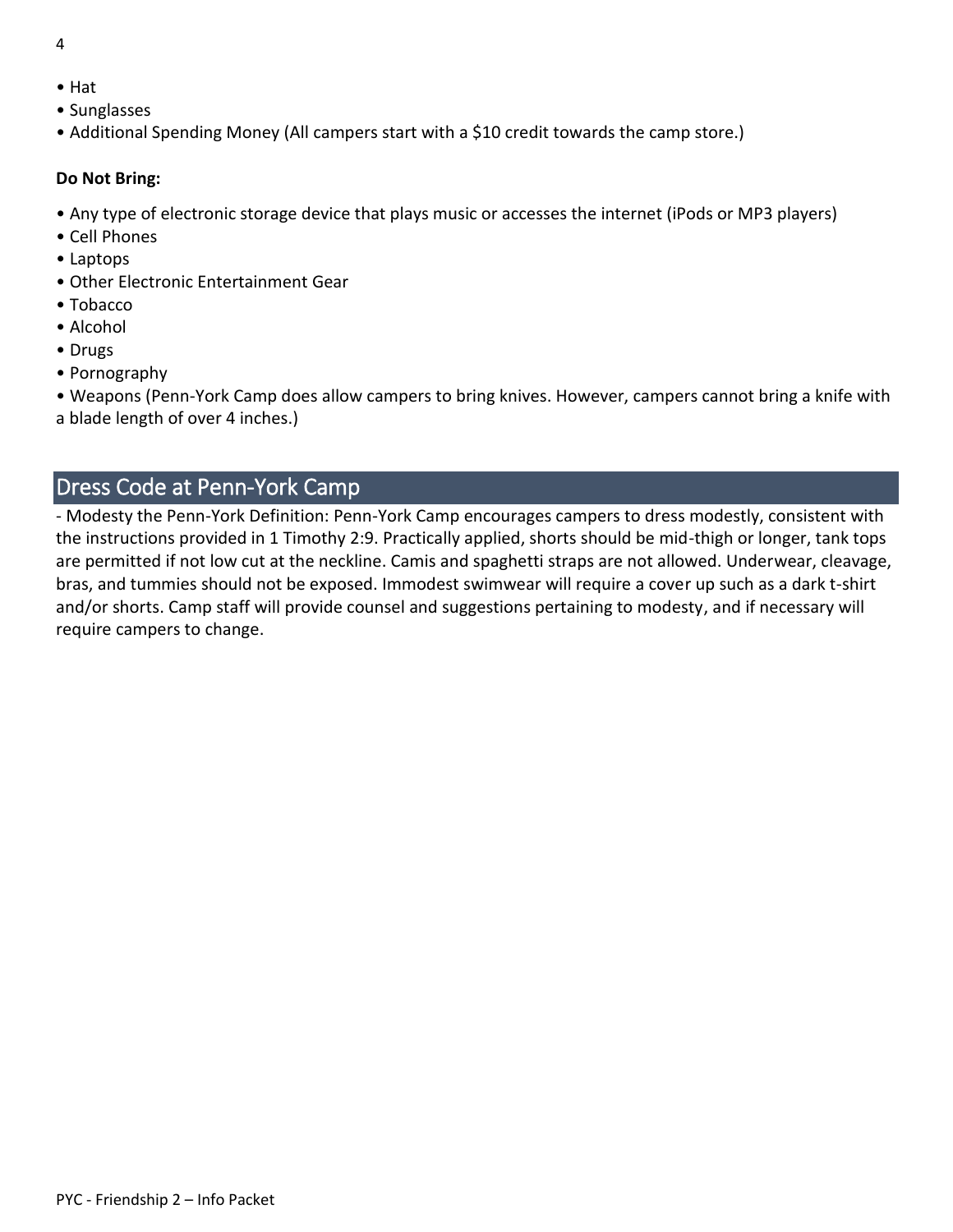# <span id="page-4-0"></span>For More Information:

Go to our website [www.pennyork.com,](http://www.pennyork.com/) hover your mouse over the "Summer Camp" tab and click on "Summer Camp FAQ." There you will find some additional info concerning our summer camps.

Or

Feel free to call us. We are in the office Monday – Friday from 8:00 a.m. till 4:00 p.m. We would be glad to answer your questions.